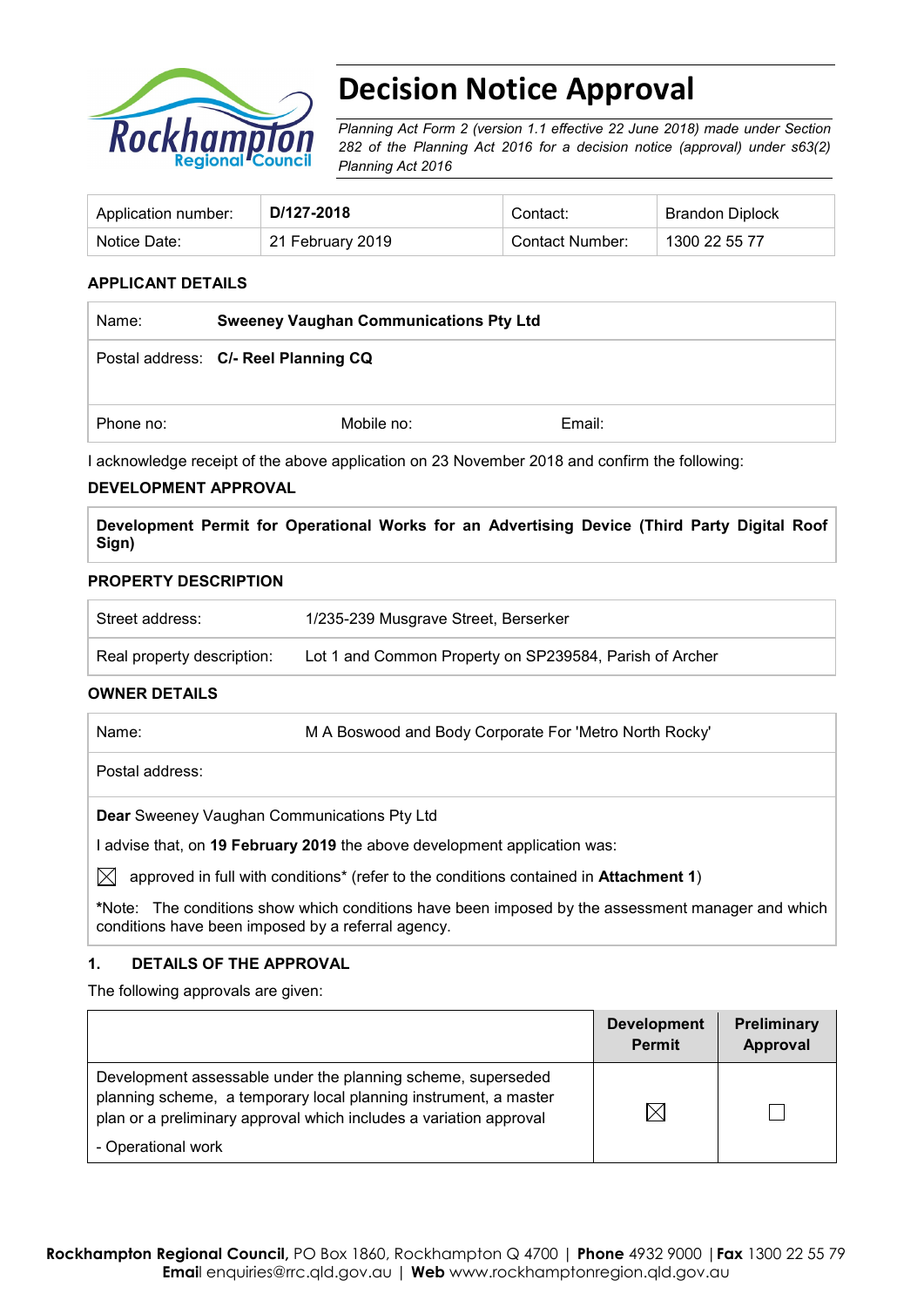#### **2. CONDITIONS**

This approval is subject to the conditions in Attachment 1.

#### **3. FURTHER DEVELOPMENT PERMITS REQUIRED**

Please be advised that the following development permits are required to be obtained before the development can be carried out:

| Type of development permit required | Subject of the required development permit |
|-------------------------------------|--------------------------------------------|
| Building Works                      |                                            |
|                                     |                                            |

# **4. REFERRAL AGENCIES** NIL

#### **5. THE APPROVED PLANS**

**The approved development must be completed and maintained generally in accordance with the approved drawings and documents:**

| <b>Plan/Document Name</b> | Reference No.             | Date            |
|---------------------------|---------------------------|-----------------|
| Site Plan                 | 26826 Rev 1, Sheet 1 of 3 | 23 October 2018 |
| Site View/Elevations      | 26826 Rev 1, Sheet 2 of 3 | 23 October 2018 |
| Elevation                 | 26826 Rev 1, Sheet 3 of 3 | 23 October 2018 |

## **6. CURRENCY PERIOD FOR THE APPROVAL (s.85 of the** *Planning Act***)**

The standard currency periods stated in section 85 of *Planning Act 2016* apply to each aspect of development in this approval, if not stated in the conditions of approval attached.

#### **7. STATEMENT OF REASONS**

| <b>Description of the</b><br>development | The proposed development is for Operational Works for an Advertising<br>Device (Third Party Digital Roof Sign)                                                                                                                                                                                                                                                  |  |
|------------------------------------------|-----------------------------------------------------------------------------------------------------------------------------------------------------------------------------------------------------------------------------------------------------------------------------------------------------------------------------------------------------------------|--|
| <b>Reasons for Decision</b>              | The proposed sign is of a scale and height that respects the existing<br>a)<br>qualities of the building and adjacent buildings;                                                                                                                                                                                                                                |  |
|                                          | The proposed sign is set within a commercial/retail environment and is<br>b)<br>positioned so as not to compromise landscape, street features or safety<br>in proximity to the site;                                                                                                                                                                            |  |
|                                          | Assessment of the development against the relevant zone purpose,<br>C)<br>planning scheme codes and planning scheme policies demonstrates<br>that the proposed development will not cause significant adverse<br>impacts on the surrounding natural environment, built environment and<br>infrastructure, community facilities, or local character and amenity; |  |
|                                          | The proposed development does not compromise the relevant State<br>d)<br>Planning Policy; and                                                                                                                                                                                                                                                                   |  |
|                                          | On balance, the application should be approved because the<br>e)<br>circumstances favour Council exercising its discretion to approve the<br>application even though the development does not comply with an<br>aspect of the assessment benchmarks.                                                                                                            |  |
| <b>Assessment</b><br><b>Benchmarks</b>   | The proposed development was assessed against the following assessment<br>benchmarks:                                                                                                                                                                                                                                                                           |  |
|                                          | Specialised Centre Zone Code; and                                                                                                                                                                                                                                                                                                                               |  |
|                                          | Advertising Devices Code.                                                                                                                                                                                                                                                                                                                                       |  |
| <b>Compliance with</b><br>assessment     | The development was assessed against all of the assessment benchmarks<br>listed above and complies with all of these with the exception listed below.                                                                                                                                                                                                           |  |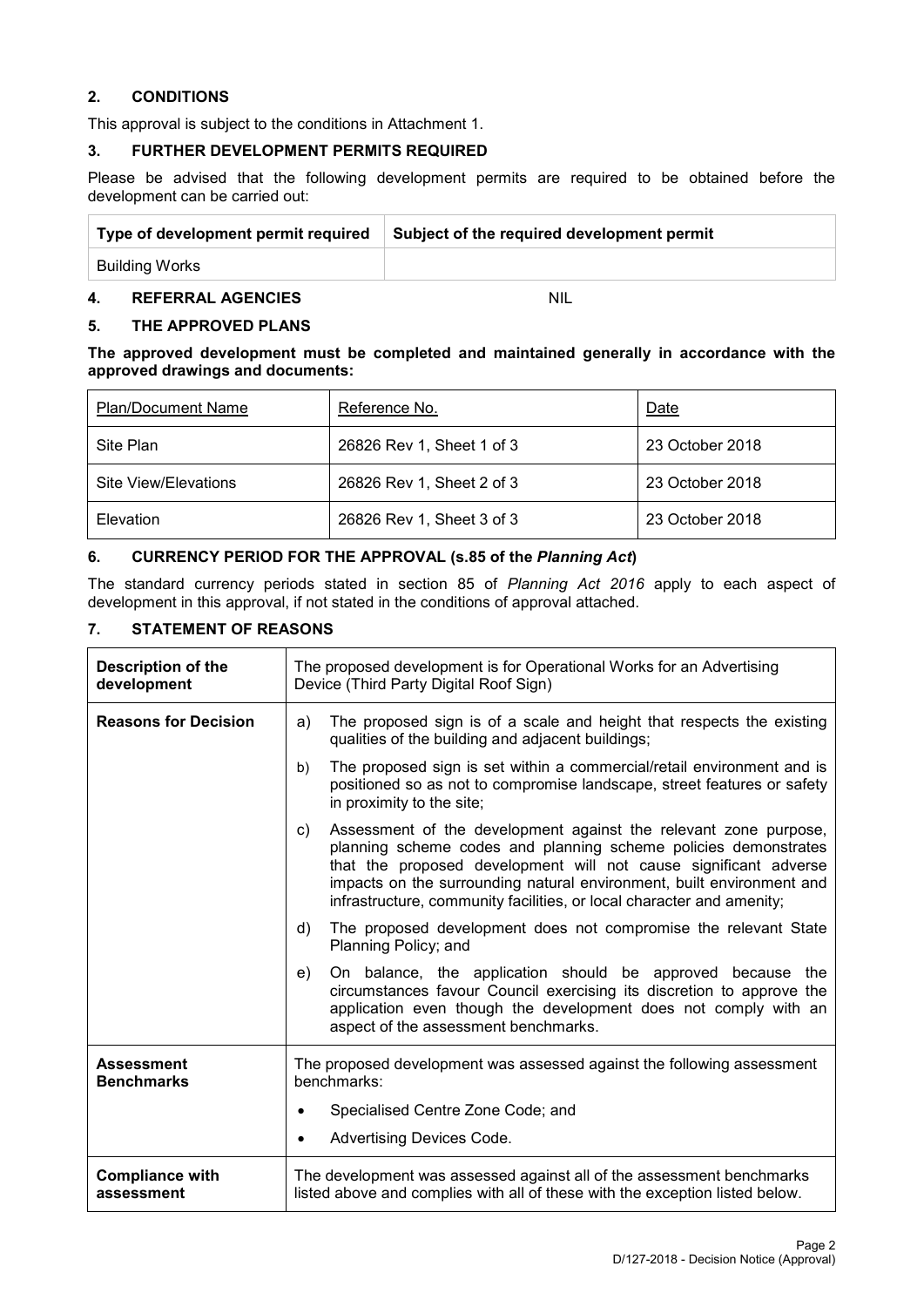| benchmarks                   | Assessment<br><b>Benchmark</b>                     | Reasons for the approval despite non-<br>compliance with benchmark                                                                                                                                                                                                                                                                                                                                                                                                                                                                                                                                                                                                                                                                                                                                                                                                                                                                                                                                                                                                                                                                                               |  |  |  |
|------------------------------|----------------------------------------------------|------------------------------------------------------------------------------------------------------------------------------------------------------------------------------------------------------------------------------------------------------------------------------------------------------------------------------------------------------------------------------------------------------------------------------------------------------------------------------------------------------------------------------------------------------------------------------------------------------------------------------------------------------------------------------------------------------------------------------------------------------------------------------------------------------------------------------------------------------------------------------------------------------------------------------------------------------------------------------------------------------------------------------------------------------------------------------------------------------------------------------------------------------------------|--|--|--|
|                              | <b>Advertising Devices</b><br>Code                 | The proposed device will be placed on the<br>parapet of the existing building and as such, is<br>defined as a roof sign, which is not a preferred<br>sign type in table 9.3.2.3.3 of the Advertising<br>Devices Code. The building contains two roof<br>levels, with the sign being placed on the lower<br>roof level (being the parapet) in front of the upper<br>roof level wall. As a result of this, the majority of<br>the sign is back dropped by the wall of the upper<br>roof level, and the upper most point of the sign<br>only partially exceeds the overall building height.<br>The sign's curved shape will follow the curvature<br>of the parapet and building. In this sense, the<br>proposal is not a typical roof sign, as defined, as it<br>does not sit atop of the main roof and therefore,<br>does not result in the undesirable visual amenity<br>outcomes that are typically associated with a roof<br>sign. Due to the sign's position on the parapet and<br>contemporary design features, the proposal will<br>integrate well with the existing built form, and<br>result in acceptable visual amenity outcomes for<br>the streetscape. |  |  |  |
|                              |                                                    | It is noted that the proposed luminance levels will<br>be in accordance with DTMR's Road Advertising<br>Manual and as such can be considered to<br>maintain a safe operating environment for all road<br>users. In addition, the device is orientated away<br>from residential uses in the broader area, so there<br>is negligible risk that sensitive uses will be<br>adversely affected.                                                                                                                                                                                                                                                                                                                                                                                                                                                                                                                                                                                                                                                                                                                                                                       |  |  |  |
| <b>Matters prescribed by</b> | The State Planning Policy - Part E;<br>$\bullet$   |                                                                                                                                                                                                                                                                                                                                                                                                                                                                                                                                                                                                                                                                                                                                                                                                                                                                                                                                                                                                                                                                                                                                                                  |  |  |  |
| regulation                   | The Central Queensland Regional Plan;<br>$\bullet$ |                                                                                                                                                                                                                                                                                                                                                                                                                                                                                                                                                                                                                                                                                                                                                                                                                                                                                                                                                                                                                                                                                                                                                                  |  |  |  |
|                              | $\bullet$                                          | The Rockhampton Region Planning Scheme 2015;                                                                                                                                                                                                                                                                                                                                                                                                                                                                                                                                                                                                                                                                                                                                                                                                                                                                                                                                                                                                                                                                                                                     |  |  |  |
|                              | $\bullet$                                          | Surrounding use of adjacent premises in terms of commensurate and<br>consistent development form; and                                                                                                                                                                                                                                                                                                                                                                                                                                                                                                                                                                                                                                                                                                                                                                                                                                                                                                                                                                                                                                                            |  |  |  |
|                              |                                                    | The common material, being the material submitted with the application.                                                                                                                                                                                                                                                                                                                                                                                                                                                                                                                                                                                                                                                                                                                                                                                                                                                                                                                                                                                                                                                                                          |  |  |  |

### **8. APPEAL RIGHTS**

The rights of an applicant to appeal to a tribunal or the Planning and Environment Court against a decision about a development application are set out in chapter 6, part 1 of the *Planning Act 2016*. There may also be a right to make an application for a declaration by a tribunal (see chapter 6, part 2 of the *Planning Act 2016).*

#### *Appeal by an applicant*

An applicant for a development application may appeal to the Planning and Environment Court against the following:

- the refusal of all or part of the development application
- a provision of the development approval
- the decision to give a preliminary approval when a development permit was applied for
- a deemed refusal of the development application.

An applicant may also have a right to appeal to the Development tribunal. For more information, see schedule 1 of the *Planning Act 2016*.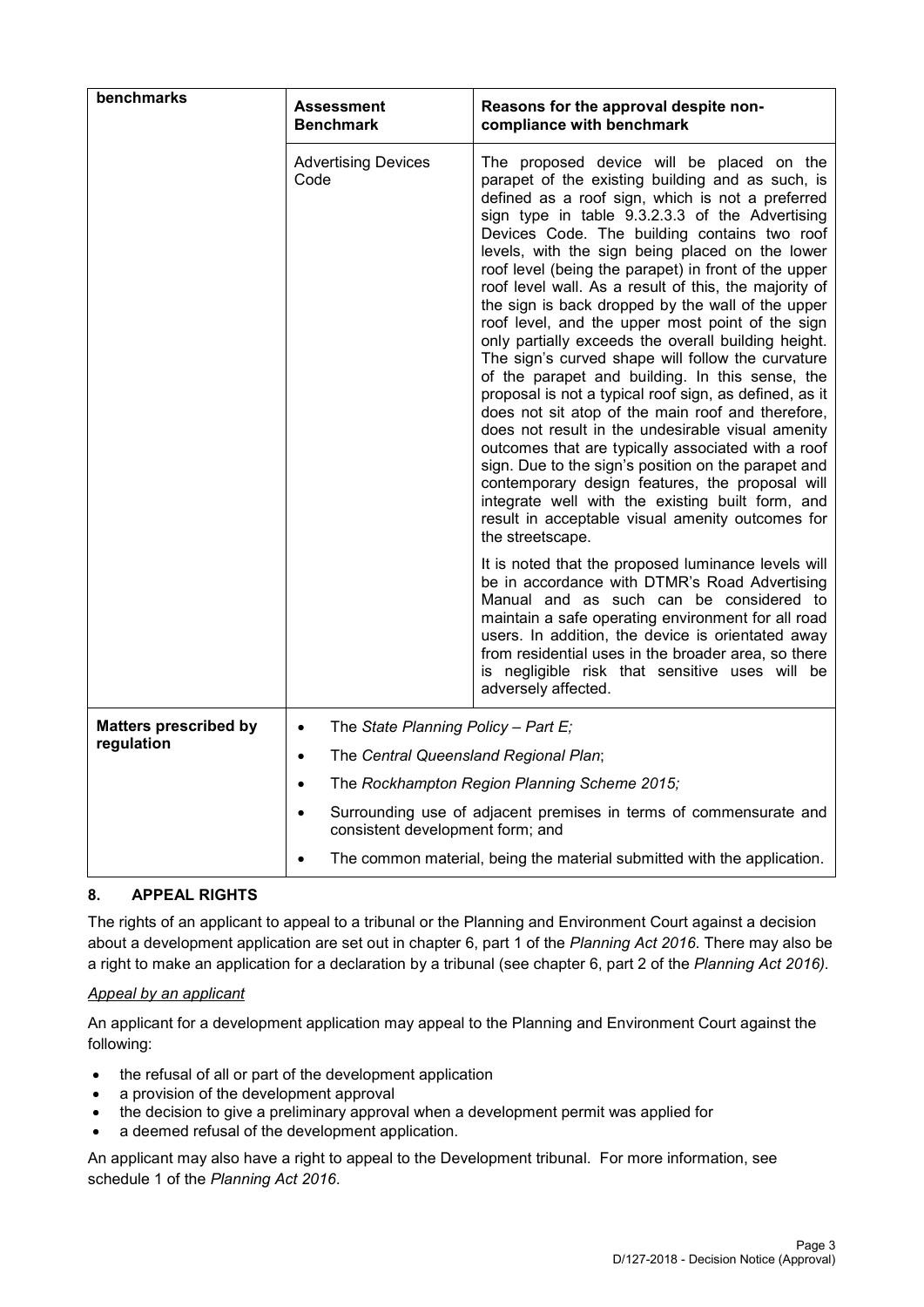The timeframes for starting an appeal in the Planning and Environment Court are set out in section 229 of the *Planning Act 2016*.

**Attachment 2** is an extract from the *Planning Act 2016* that sets out the applicant's appeal rights and the appeal rights of a submitter.

#### **9. WHEN THE DEVELOPMENT APPROVAL TAKES EFFECT**

This development approval takes effect:

- From the time the decision notice is given – if there is no submitter and the applicant does not appeal the decision to the court.

Or

- When the submitter's appeal period ends – if there is a submitter and the applicant does not appeal the decision to the court.

Or

Subject to the decision of the court, when the appeal is finally decided  $-$  if an appeal is made to the court.

#### **10. ASSESSMENT MANAGER**

| Name: | Tarnya Fitzgibbon<br><b>COORDINATOR</b> | Signature: | Date: 21 February 2019 |
|-------|-----------------------------------------|------------|------------------------|
|       | DEVELOPMENT ASSESSMENT                  |            |                        |

#### **Attachment 1 – Conditions of the approval**

*Part 1* **–** *Conditions imposed by the assessment manager [Note: where a condition is imposed about infrastructure under Chapter 4 of the Planning Act 2016, the relevant provision of the Act under which this condition was imposed must be specified.]*

#### **Attachment 2—Extract on appeal rights**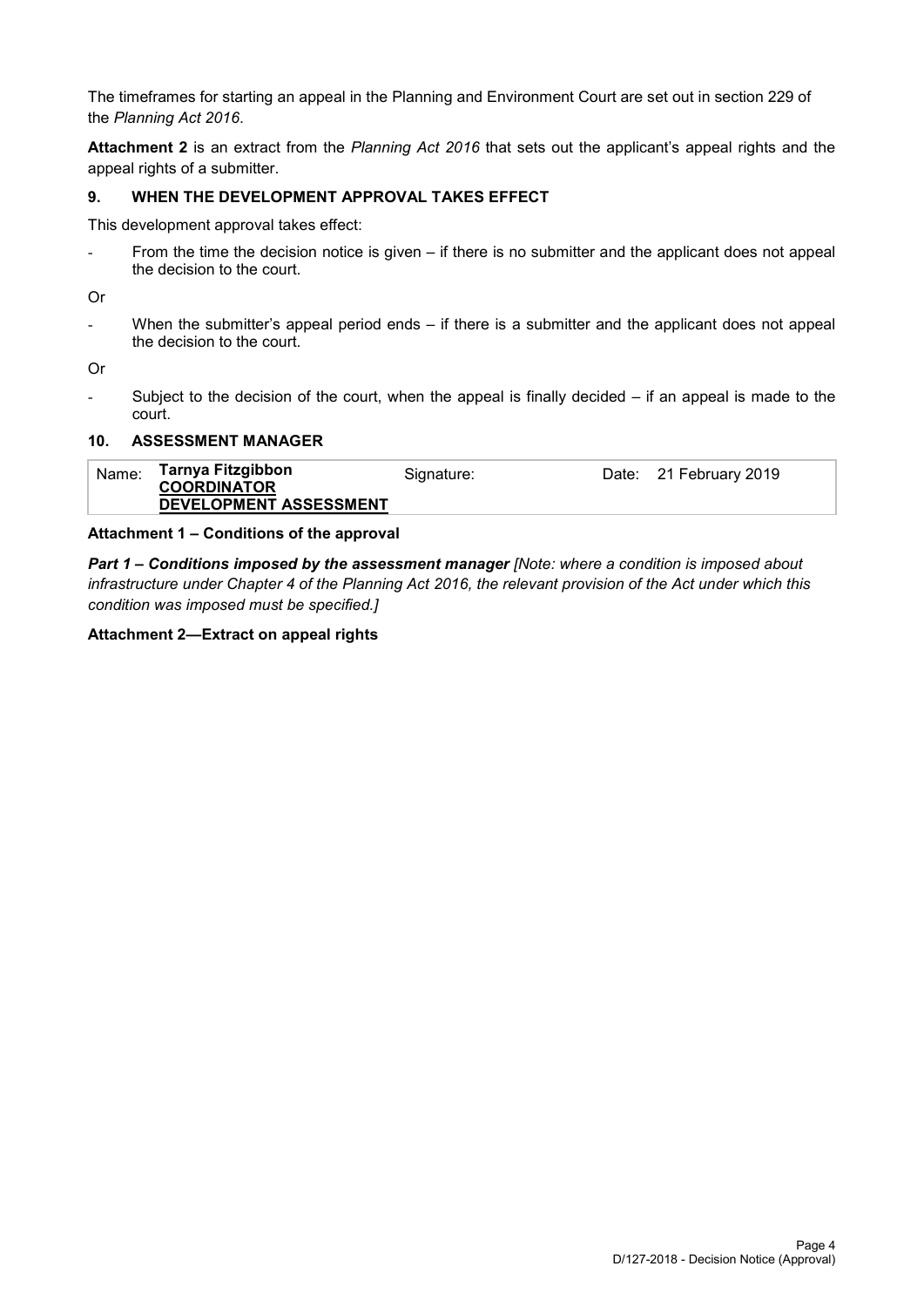

# **Attachment 1 – Part 1 Rockhampton Regional Council Conditions**

*Planning Act 2016*

# ADMINISTRATION

- 1.1 The Developer is responsible for ensuring compliance with this approval and the Conditions of the approval by an employee, agent, contractor or invitee of the Developer.
- 1.2 Where these Conditions refer to "Council" in relation to requiring Council to approve or to be satisfied as to any matter, or conferring on the Council a function, power or discretion, that role of the Council may be fulfilled in whole or in part by a delegate appointed for that purpose by the Council.
- 1.3 All conditions of this approval must be undertaken and completed to the satisfaction of Council, at no cost to Council.
- 1.4 The following further development permits are required prior to the commencement of any works on the site:

1.4.1 Building Works.

- 1.5 Unless otherwise stated, all works must be designed, constructed and maintained in accordance with the relevant Council policies, guidelines and standards.
- 2.0 APPROVED PLANS AND DOCUMENTS
- 2.1 The approved signage must be completed and maintained generally in accordance with the approved drawings and documents, except where amended by the conditions of this permit.

| <b>Plan/Document Name</b> | Reference No.             | Date            |
|---------------------------|---------------------------|-----------------|
| Site Plan                 | 26826 Rev 1, Sheet 1 of 3 | 23 October 2018 |
| Site View/Elevations      | 26826 Rev 1, Sheet 2 of 3 | 23 October 2018 |
| Elevation                 | 26826 Rev 1, Sheet 3 of 3 | 23 October 2018 |

- 2.2 A set of the above approved plans are returned to you as the Consultant. The Consultant is to supply one (1) Approved set to the contractor to be retained on site at all times during construction.
- 2.3 Where there is any conflict between the conditions of this approval and the details shown on the approved plans and documents, the conditions of approval must prevail.
- 2.4 Where conditions require the above plans or documents to be amended, the revised document(s) must be submitted for endorsement by Council prior to the submission of a Development Application for Building Works.
- 2.5 Any proposed changes to the approved stamped plans during the works will be generally considered minor amendments and require Council's approval. The stamped amended plans and a covering letter will be forwarded to the applicant.

### 3.0 OPERATING PROCEDURE

3.1 Any lighting devices associated with the signage, such as sensory lighting, must be positioned on the site and shielded so as not to cause glare or other nuisance to nearby residents or motorists. Night lighting must be designed, constructed and operated in accordance with '*Australian Standard AS4282 – Control of the obtrusive effects of outdoor*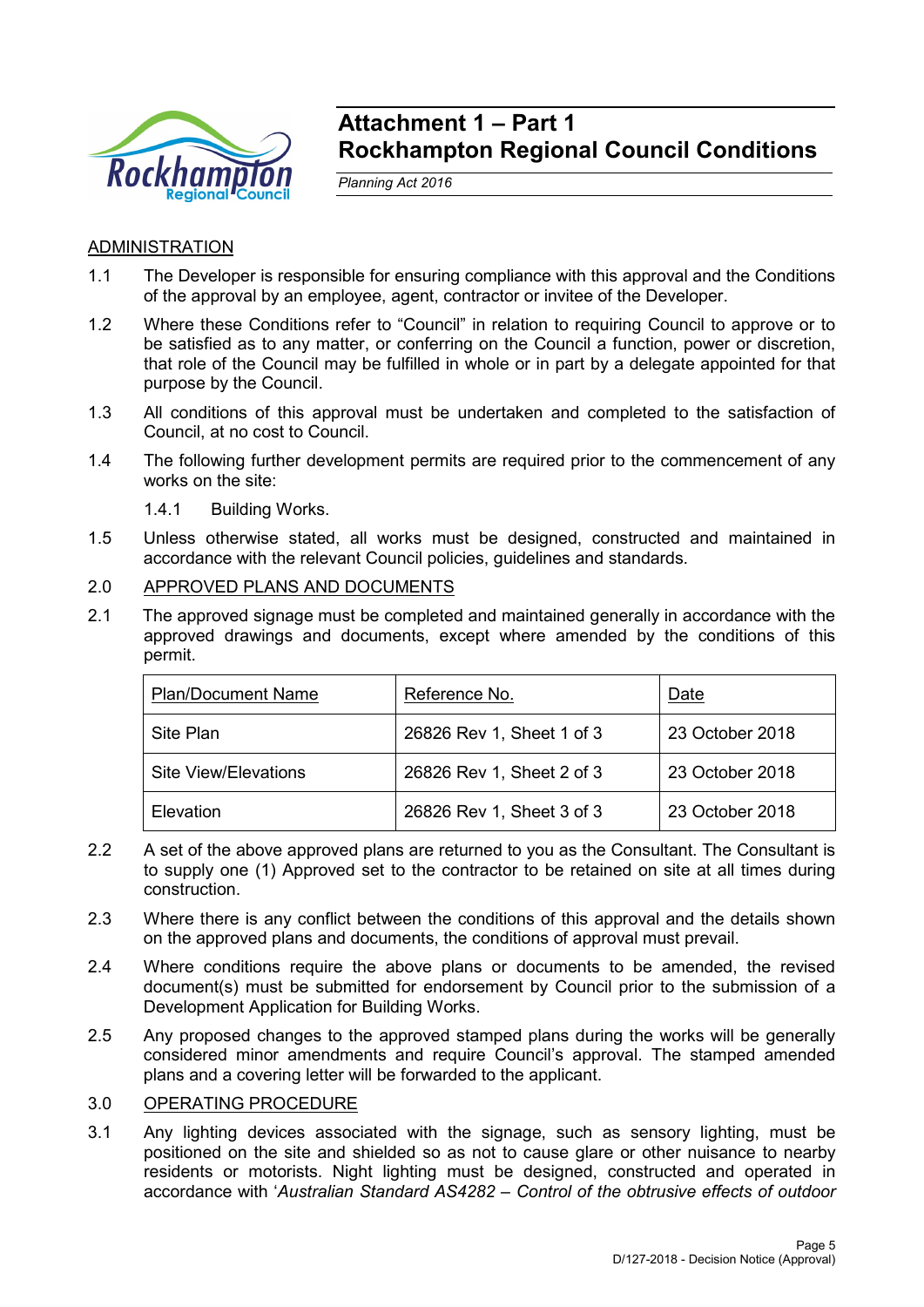*lighting' and 'Civil Aviation Safety Authority (CASA) Guidelines: Lighting in the vicinity of aerodromes: Advice to lighting designers'.*

- 3.2 All text and images displayed on the approved advertising device:
	- 3.2.1 must be static;
	- 3.2.2 must not imitate a traffic control device, move contrary to any traffic control device or include traffic instructions (for example 'stop'); and
	- 3.2.3 must not involve moving parts or flashing lights.

## 4.0 DIGITAL SCREEN DISPLAY FEATURES

- 4.1 The digital display screen must incorporate an automatic error detection system which will turn off the screen display or display a blank screen should the screen malfunction.
- 4.2 The display screen must incorporate a minimum of two (2) automated ambient light sensors capable of supporting a minimum of five (5) levels of stepped dimming to ensure display screen luminance can adjust automatically in response to surrounding ambient light conditions from dark of night to fully sunlit conditions.
- 4.3 The display screen must provide for on-site control, operation, configuration and diagnosis of the screen display.
- 4.4 Messages must remain static for a minimum dwell time of ten (10) seconds, and are not to scroll across the screen or incorporate flashing, blinking, revolving, pulsating, high contrast or rotating effects animation.
- 4.5 Each change of advertisement is to be completed instantaneously (i.e. within 0.1 of a second).

#### 5.0 DIGITAL SCREEN ADVERTISEMENTS AND MOVEMENT

- 5.1 The display screen must not be split to display multiple advertisements on the one (1) display screen.
- 5.2 Advertisements must not display text, photographs or symbols depicting, mimicking or that could be reasonably interpreted as a traffic control device.
- 5.3 Advertisements must not invite traffic to move contrary to any traffic control device, or turn where there is fast moving traffic.
- 5.4 Advertisements must only promote a single, self-contained advertising message that is clear, succinct, and legible. The use of text components in a sequential manner, whereby text refers to or is reliant on previous or successive screen displays in order to convey an advertising message is not permitted.

Note: An advertising message refers to the main point the advertisement is attempting to convey to its target audience. This condition seeks to ensure that vehicle drivers in particular are not required to spend an excessive amount of time reading and interpreting advertisements.

- 5.5 Changeover animation effects such as 'fade', 'zoom', or 'fly-in' between advertisements must not be used.
- 5.6 A blank black, white, or any coloured screen must not be displayed between advertisements.
- 5.7 Advertisements that incorporate moving visual images, such as videos or animations must not be displayed.
- 5.8 Signage must not be capable of playing audio nor be synchronised with any outdoor sound system utilised for advertising purposes.

### 6.0 ILLUMINANCE AND LUMINANCE

6.1 Luminance levels of the Signage must not exceed the applicable levels listed in Table 2 below.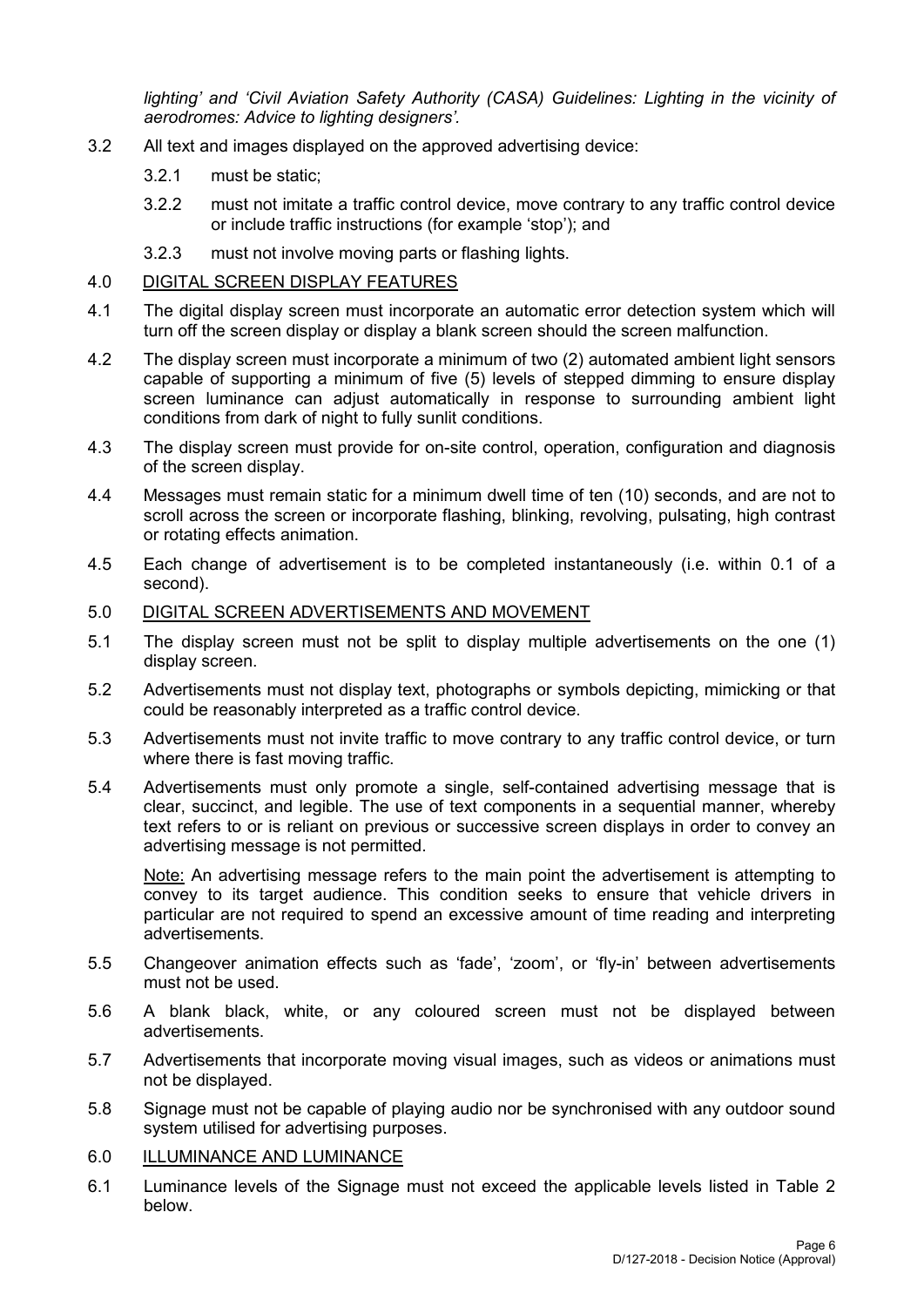Table 2: Luminance levels for Advertising Devices

(Source: OMA)

| <b>Lighting Condition</b>                     | Zone 1             | Zone 2             | $\mathsf{Zone}\,3$ |
|-----------------------------------------------|--------------------|--------------------|--------------------|
| Full Sun on Sign face                         | Maximum<br>Output  | Maximum<br>Output  | Maximum<br>Output  |
| Day Time Luminance                            | 6000-7000<br>cd/m2 | 6000-7000<br>cd/m2 | 6000-7000<br>cd/m2 |
| Morning/Evening/Twilight/inclement<br>weather | 1000 cd/m2         | 700 cd/m2          | 600 cd/m2          |
| Night Time                                    | 500 cd/m2          | 350 cd/m2          | 300 cd/m2          |

Note:

- Zone 1 very high ambient off street lighting i.e central city locations
- Zone 2 high to medium off street ambient lighting
- Zone 3 low levels of off street ambient lighting, i.e. most residential areas, rural areas.

# 7.0 ASSET MANAGEMENT

- 7.1 Any damage to, or alterations necessary, to electricity, telephone, water mains, sewerage mains, stormwater drains, and/or public utility installations resulting from the development or in connection with the development, must be undertaken immediately, at no cost to Council, and completed within the following timeframes:
	- 7.1.1 where damage causes a hazard to pedestrian/traffic safety or interrupts a community service, immediately; or
	- 7.1.2 as soon as reasonably possible as agreed with Council.

### 8.0 SIGNAGE CONSTRUCTION AND MAINTENANCE

- 8.1 Council reserves the right for uninterrupted access to the site at all times during construction.
- 8.2 All Construction work and other associated activities are permitted only between 0630 hours and 1800 hours Monday to Saturday. No work is permitted on Sundays or public holidays. All requirements of the *Environmental Protection Act 1994* and the *Environmental Protection Regulation 2008* must be observed at all times.
- 8.3 All construction materials, waste, waste skips, machinery and contractors' vehicles must be located and stored or parked within the site.
- 8.4 Any proposed works within the vicinity (or zone of influence) of existing Council infrastructure will not adversely affect the integrity of the infrastructure. Any restoration works required on existing Council infrastructure as a result of proposed works will be at developer's expense.
- 8.5 The (Digital Roof Sign) must be designed and certified by a Registered Professional Engineer of Queensland and constructed in accordance with the requirements of the *Queensland Development Code* and the *Building Code of Australia*.
- 8.6 All conduits, wiring, switches or other control apparatus installed on an Advertising Device must be concealed from general view, with control apparatus secured in a manner to prevent unauthorised entry and display setting tampering.
- 8.7 All electrical services and systems must comply with *Australian and New Zealand Standard AS/NZS 3000:2007* – "Electrical Installations".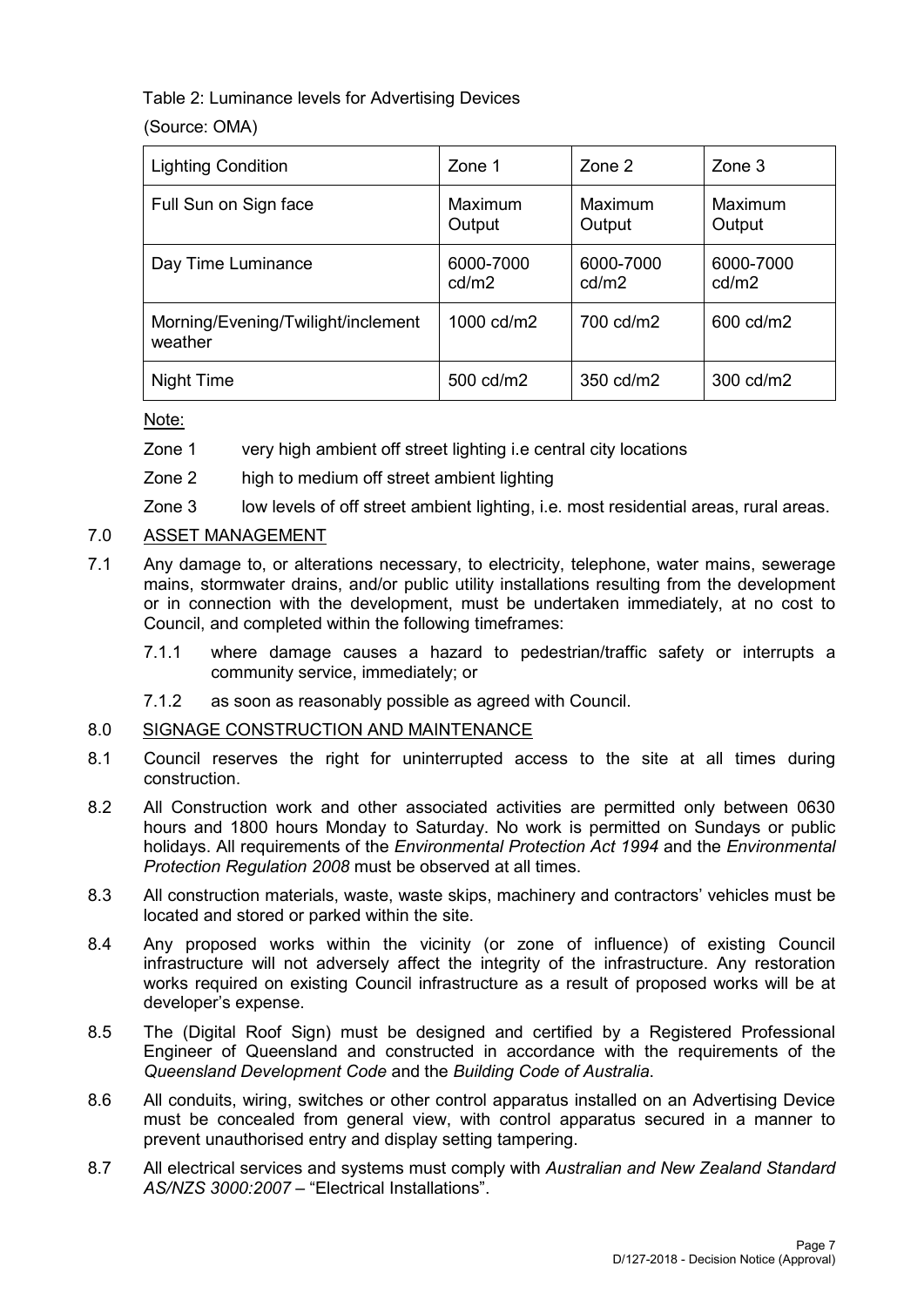8.8 All signage must be maintained at all times on the premises by the owner of the premises to the same standard as it was when it was installed, and, be maintained in a safe, clean, condition that does not adversely impact the visual amenity.

#### ADVISORY NOTES

#### NOTE 1. Aboriginal Cultural Heritage Act, 2003

It is advised that under Section 23 of the *Aboriginal Cultural Heritage Act 2003*, a person who carries out an activity must take all reasonable and practicable measures to ensure the activity does not harm Aboriginal Cultural Heritage (the "cultural heritage duty of care"). Maximum penalties for breaching the duty of care are listed in the Aboriginal Cultural Heritage legislation. The information on Aboriginal Cultural Heritage is available on the Department of Aboriginal and Torres Strait Islander Partnerships website [www.datsip.qld.gov.au.](http://www.datsip.qld.gov.au/)

# NOTE 2. Asbestos Removal

Any demolition and/or removal works involving asbestos materials must be undertaken in accordance with the requirements of the *Work Health and Safety Act 2011* and the *Public Health Act 2005*.

#### NOTE 3. General Environmental Duty

General environmental duty under the *Environmental Protection Act 1994* prohibits unlawful environmental nuisance caused by noise, aerosols, particles, dust, ash, fumes, light, odour or smoke beyond the boundaries of the development site during all stages of the development including earthworks, construction and operation.

#### NOTE 4. General Safety Of Public During Construction

The *Work Health and Safety Act 2011* and *Manual of Uniform Traffic Control Devices* must be complied with in carrying out any construction works, and to ensure safe traffic control and safe public access in respect of works being constructed on a road.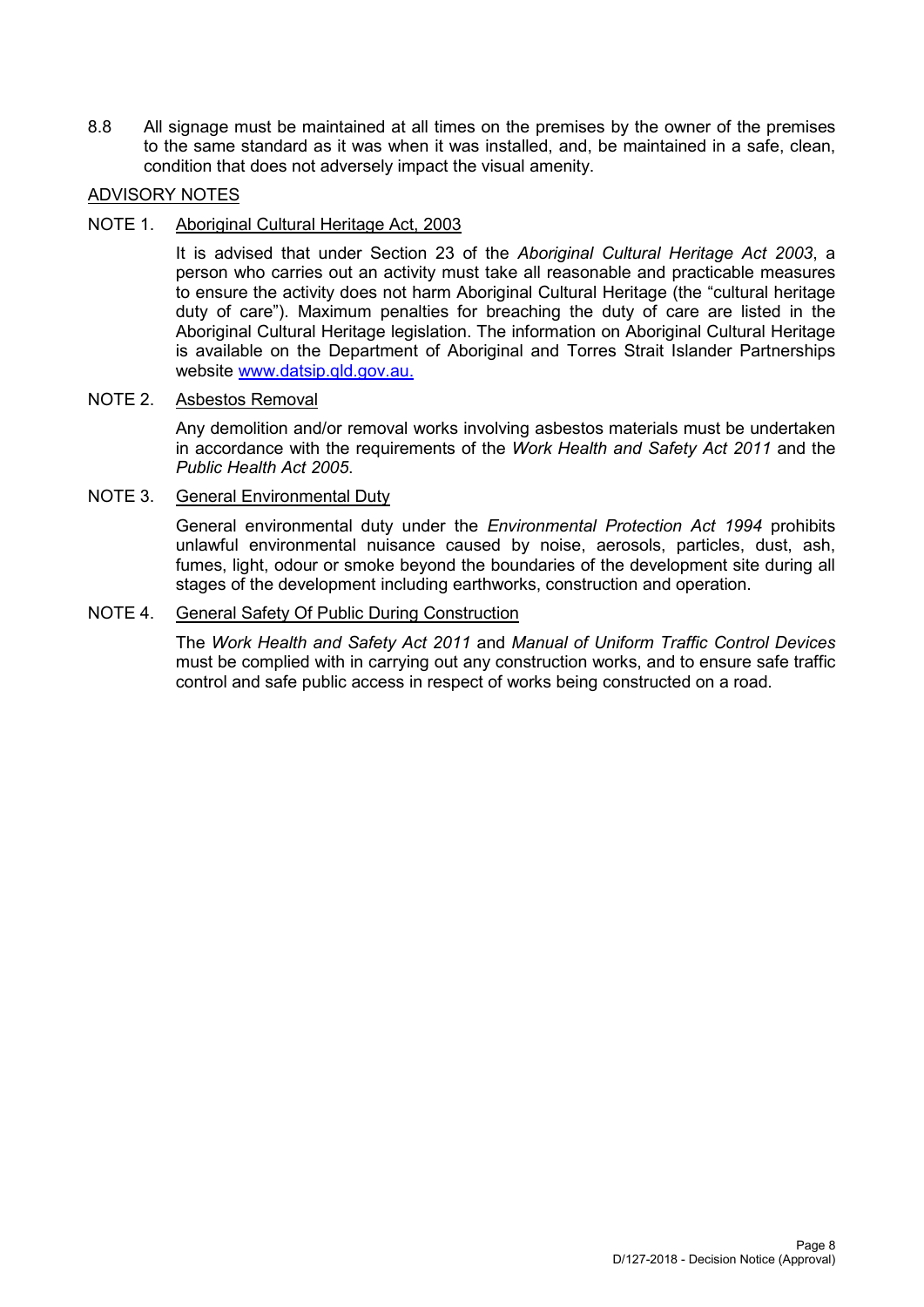

# **Attachment 2 - Appeal Rights**

*PLANNING ACT 2016*

The following is an extract from the *Planning Act 2016 (Chapter 6)*

#### *Appeal rights*

#### *229 Appeals to tribunal or P&E Court*

- (1) Schedule 1 states—
	- (a) matters that may be appealed to— (i)either a tribunal or the P&E Court; or (ii)only a tribunal; or (iii)only the P&E Court; and
	- (b) the person—

(i)who may appeal a matter (the **appellant**); and (ii)who is a respondent in an appeal of the matter; and (iii)who is a co-respondent in an appeal of the matter; and

- (iv)who may elect to be a co-respondent in an appeal of the matter.
- (2) An appellant may start an appeal within the appeal period.
- (3) The **appeal period** is—
	- (a) for an appeal by a building advisory agency—10 business days after a decision notice for the decision is given to the agency or
	- (b) for an appeal against a deemed refusal—at any time after the deemed refusal happens; or
	- (c) for an appeal against a decision of the Minister, under chapter 7, part 4, to register premises or to renew the registration of premises—20 business days after a notice is published under section 269(3)(a) or (4); or
	- (d) for an appeal against an infrastructure charges notice— 20 business days after the infrastructure charges notice is given to the person; or
	- (e) for an appeal about a deemed approval of a development application for which a decision notice has not been given—30 business days after the applicant gives the deemed approval notice to the assessment manager; or
	- (f) for any other appeal—20 business days after a notice of the decision for the matter, including an enforcement notice, is given to the person.

#### Note—

See the P&E Court Act for the court's power to extend the appeal period.

- (4) Each respondent and co-respondent for an appeal may be heard in the appeal.
- (5) If an appeal is only about a referral agency's response, the assessment manager may apply to the tribunal or P&E Court to withdraw from the appeal.
- (6) To remove any doubt, it is declared that an appeal against an infrastructure charges notice must not be about—
	- (a) the adopted charge itself; or
	- (b) for a decision about an offset or refund—
		- (i) the establishment cost of trunk infrastructure identified in a LGIP; or
		- (ii) the cost of infrastructure decided using the method

included in the local government's charges resolution.

- **230 Notice of appeal**
- (1) An appellant starts an appeal by lodging, with the registrar of the tribunal or P&E Court, a notice of appeal that—
	- (a) is in the approved form; and
	- (b) succinctly states the grounds of the appeal.
- (2) The notice of appeal must be accompanied by the required fee.
- (3) The appellant or, for an appeal to a tribunal, the registrar must, within the service period, give a copy of the notice of appeal to—
- (a) the respondent for the appeal; and
- (b) each co-respondent for the appeal; and
- (c) for an appeal about a development application under schedule 1, table 1, item 1—each principal submitter for the development application; and
- (d) for an appeal about a change application under schedule 1, table 1, item 2—each principal submitter for the change application; and
- (e) each person who may elect to become a co-respondent for the appeal, other than an eligible submitter who is not a principal submitter in an appeal under paragraph (c) or (d); and
- (f) for an appeal to the P&E Court—the chief executive; and
- (g) for an appeal to a tribunal under another Act—any other person who the registrar considers appropriate.
- (4) The **service period** is—
	- (a) if a submitter or advice agency started the appeal in the P&E Court—2 business days after the appeal is started; or
	- (b) otherwise—10 business days after the appeal is started.
- (5) A notice of appeal given to a person who may elect to be a co-respondent must state the effect of subsection
- (6) A person elects to be a co-respondent by filing a notice of election, in the approved form, within 10 business days after the notice of appeal is given to the person*.*
- **231 Other appeals**
- (1) Subject to this chapter, schedule 1 and the P&E Court Act, unless the Supreme Court decides a decision or other matter under this Act is affected by jurisdictional error, the decision or matter is non-appealable.
- (2) The Judicial Review Act 1991, part 5 applies to the decision or matter to the extent it is affected by jurisdictional error.
- (3) A person who, but for subsection (1) could have made an application under the Judicial Review Act 1991 in relation to the decision or matter, may apply under part 4 of that Act for a statement of reasons in relation to the decision or matter.
- (4) In this section— **decision** includes—
	- (a) conduct engaged in for the purpose of making a decision; and
	- (b) other conduct that relates to the making of a decision; and
	- (c) the making of a decision or the failure to make a decision; and
	- (d) a purported decision; and
	- (e) a deemed refusal.

**non-appealable**, for a decision or matter, means the decision or matter—

- (a) is final and conclusive; and
- (b) may not be challenged, appealed against, reviewed, quashed, set aside or called into question in any other way under the Judicial Review Act 1991 or otherwise, whether by the Supreme Court, another court, a tribunal or another entity; and
- (c) is not subject to any declaratory, injunctive or other order of the Supreme Court, another court, a tribunal or another entity on any ground.

#### **232 Rules of the P&E Court**

- (1) A person who is appealing to the P&E Court must comply with the rules of the court that apply to the appeal.
- (2) However, the P&E Court may hear and decide an appeal even if the person has not complied with rules of the P&E Court.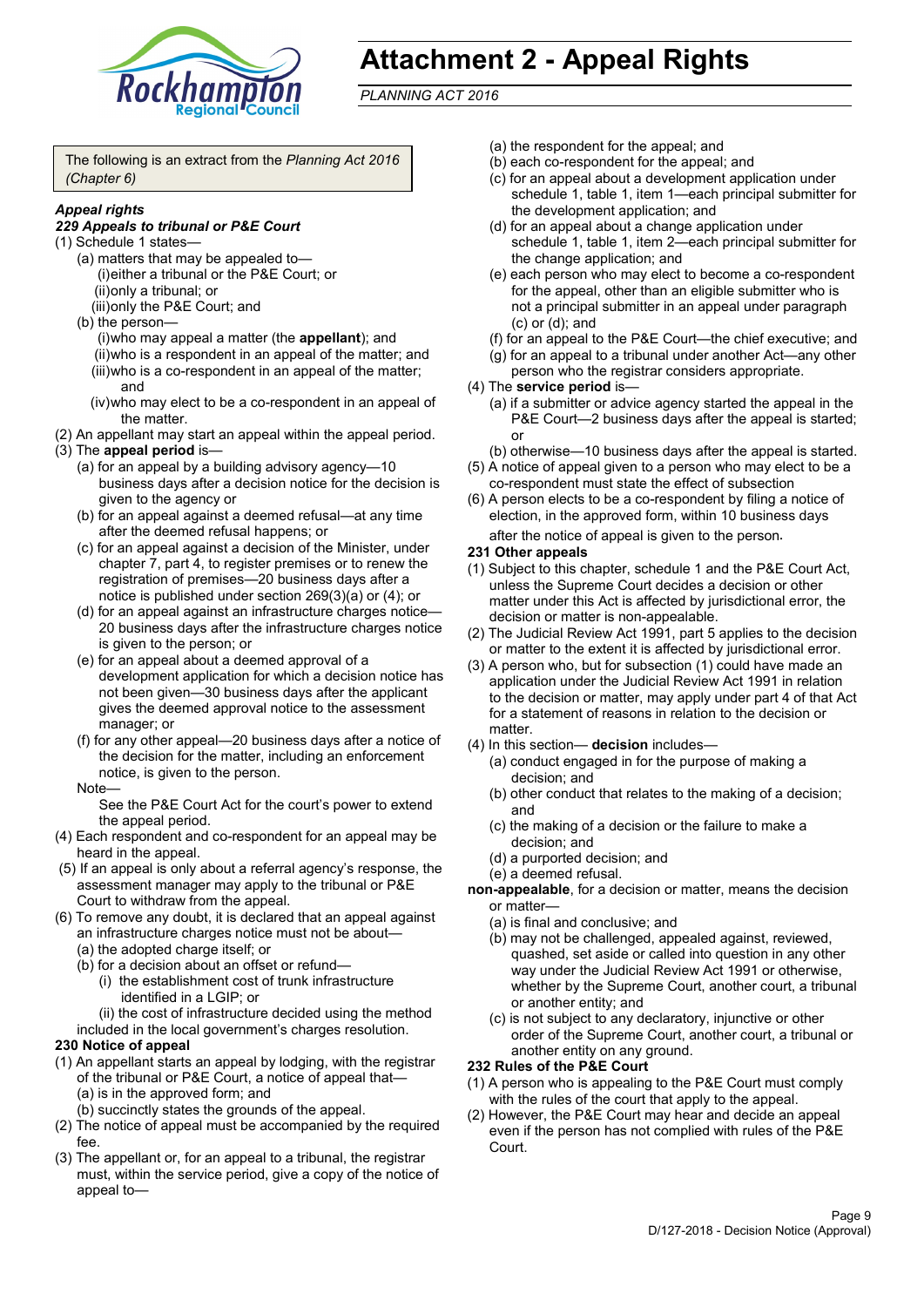

# **Appeal Rights**

*PLANNING ACT 2016*

# **Schedule 1**

#### **Appeals section 229 1 Appeal rights and parties to appeals**

- (1) Table 1 states the matters that may be appealed to—(a) the P&E court; or (b) a tribunal.
- (2) However, table 1 applies to a tribunal only if the matter involves—
	- (a) the refusal, or deemed refusal of a development application, for—
	- (i) a material change of use for a classified building; or
	- (ii) operational work associated with building work, a retaining wall, or a tennis court; or
	- (b) a provision of a development approval for—
	- (i) a material change of use for a classified building; or
- (ii) operational work associated with building work, a retaining wall, or a tennis court; or
	- (c) if a development permit was applied for—the decision to give a preliminary approval for—
		- (i) a material change of use for a classified building; or
	- (ii) operational work associated with building work, a retaining wall, or a tennis court; or
	- (d) a development condition if—
		- (i) the development approval is only for a material change of use that involves the use of a building classified under the Building Code as a class 2 building; and
		- (ii) the building is, or is proposed to be, not more than 3 storeys; and
		- (iii) the proposed development is for not more than 60 sole-occupancy units; or
	- (e) a decision for, or a deemed refusal of, an extension application for a development approval that is only for a material change of use of a classified building; or
	- (f) a decision for, or a deemed refusal of, a change application for a development approval that is only for a material change of use of a classified building; or
	- (g) a matter under this Act, to the extent the matter relates to—
		- (i) the Building Act, other than a matter under that Act that may or must be decided by the Queensland Building and Construction Commission; or
		- (ii) the Plumbing and Drainage Act, part 4 or 5; or
	- (h) a decision to give an enforcement notice in relation to a matter under paragraphs (a) to (g); or
	- (i) a decision to give an infrastructure charges notice; or
	- (j) the refusal, or deemed refusal, of a conversion application; or
	- (k) a matter that, under another Act, may be appealed to the tribunal; or
	- (l) a matter prescribed by regulation.
- (3) Also, table 1 does not apply to a tribunal if the matter

involves—

- (a) for a matter in subsection  $(2)(a)$  to  $(d)$ 
	- (i) a development approval for which the development application required impact assessment; and
	- (ii) a development approval in relation to which the assessment manager received a properly made submission for the development application; or
- (b) a provision of a development approval about the identification or inclusion, under a variation approval, of a matter for the development.
- (4) Table 2 states the matters that may be appealed only to the P&E Court.
- (5) Table 3 states the matters that may be appealed only to the tribunal.
- (6) In each table—
	- (a) column 1 states the appellant in the appeal; and
	- (b) column 2 states the respondent in the appeal; and
	- (c) column 3 states the co-respondent (if any) in the appeal; and
	- (d) column 4 states the co-respondents by election (if any) in the appeal.
- (7) If the chief executive receives a notice of appeal under section 230(3)(f), the chief executive may elect to be a corespondent in the appeal.

| Table 1                                                                                                                                                                                                                                                                                                                                        |                                  |                                                                  |                                                       |  |  |
|------------------------------------------------------------------------------------------------------------------------------------------------------------------------------------------------------------------------------------------------------------------------------------------------------------------------------------------------|----------------------------------|------------------------------------------------------------------|-------------------------------------------------------|--|--|
|                                                                                                                                                                                                                                                                                                                                                |                                  | Appeals to the P&E Court and, for certain matters, to a tribunal |                                                       |  |  |
| 1. Development applications<br>An appeal may be made against-<br>(a) the refusal of all or part of the development application; or<br>(b) the deemed refusal of the development application; or<br>(c) a provision of the development approval; or<br>(d) if a development permit was applied for-the decision to give a preliminary approval. |                                  |                                                                  |                                                       |  |  |
| Column 1                                                                                                                                                                                                                                                                                                                                       | Column 2<br>Column 3<br>Column 4 |                                                                  |                                                       |  |  |
| Appellant                                                                                                                                                                                                                                                                                                                                      | Respondent                       | Co-respondent                                                    | Co-respondent by election                             |  |  |
| $(i$ f any)<br>$(f \text{an} v)$                                                                                                                                                                                                                                                                                                               |                                  |                                                                  |                                                       |  |  |
| The applicant                                                                                                                                                                                                                                                                                                                                  | The assessment<br>manager        | If the appeal is about<br>a concurrence                          | 1 A concurrence agency that is<br>not a co-respondent |  |  |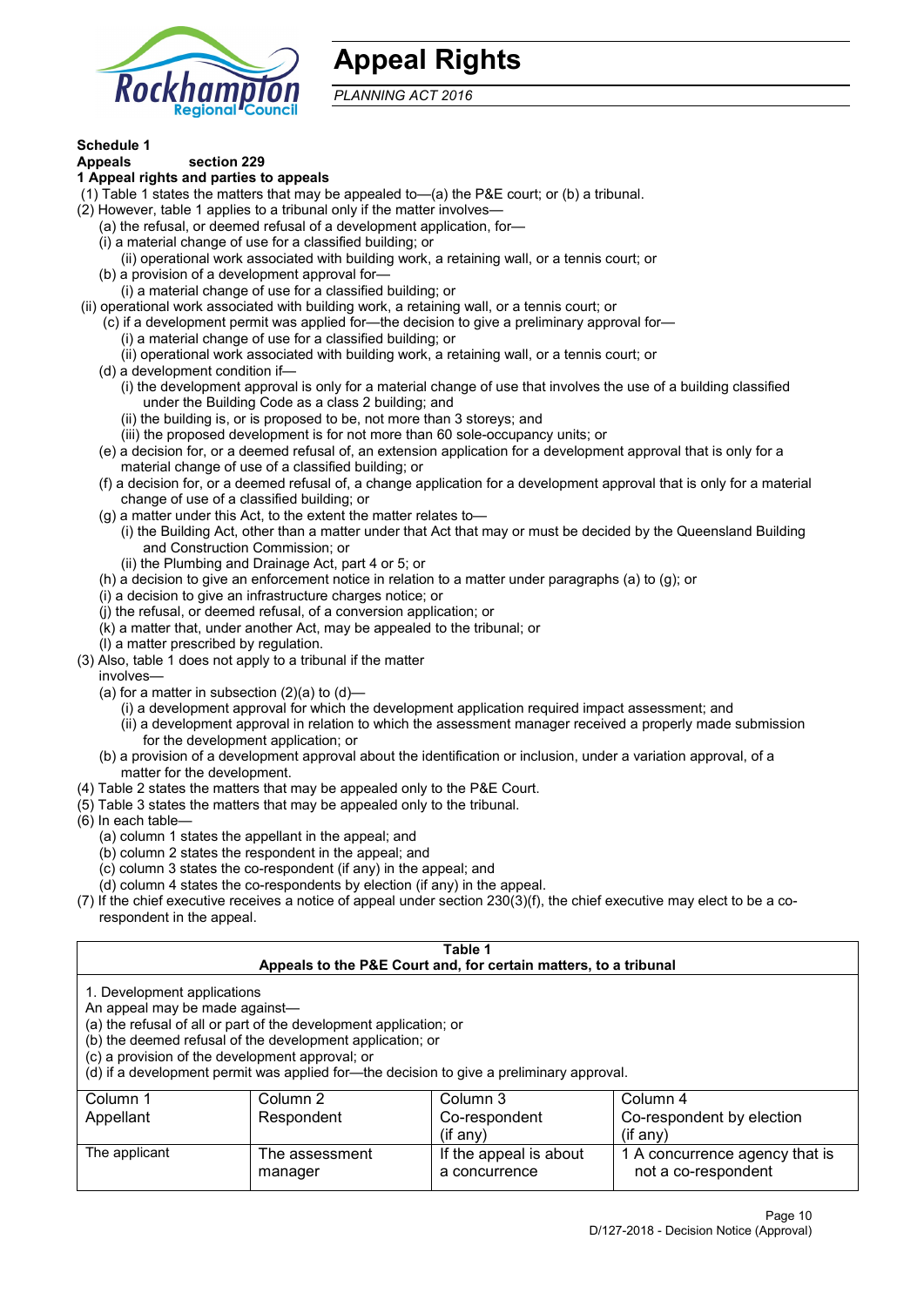| Table 1<br>Appeals to the P&E Court and, for certain matters, to a tribunal                                                                                                                                          |                                   |                                                                 |                                                                                                                                                                                                                                                                                                                                                 |  |
|----------------------------------------------------------------------------------------------------------------------------------------------------------------------------------------------------------------------|-----------------------------------|-----------------------------------------------------------------|-------------------------------------------------------------------------------------------------------------------------------------------------------------------------------------------------------------------------------------------------------------------------------------------------------------------------------------------------|--|
|                                                                                                                                                                                                                      |                                   | agency's referral<br>response-the<br>concurrence agency         | 2 If a chosen Assessment<br>manager is the respondent-<br>the prescribed assessment<br>manager<br>3 Any eligible advice agency for<br>the application<br>4 Any eligible submitter for the<br>application                                                                                                                                        |  |
| 2. Change applications<br>An appeal may be made against-<br>(b) a deemed refusal of a change application.                                                                                                            |                                   |                                                                 | (a) a responsible entity's decision for a change application, other than a decision made by the P&E court; or                                                                                                                                                                                                                                   |  |
| Column 1<br>Appellant                                                                                                                                                                                                | Column <sub>2</sub><br>Respondent | Column 3<br>Co-respondent<br>(if any)                           | Column 4<br>Co-respondent by election<br>(if any)                                                                                                                                                                                                                                                                                               |  |
| 1 The applicant<br>2 If the responsible<br>entity is the<br>assessment<br>manager-an<br>affected entity that<br>gave a pre-request<br>notice or response<br>notice                                                   | The responsible<br>entity         | If an affected entity<br>starts the appeal-the<br>applicant     | 1 A concurrence agency for the<br>development application<br>2 If a chosen assessment<br>manager is the respondent-<br>the prescribed assessment<br>manager<br>3 A private certifier for the<br>development application<br>4 Any eligible advice agency for<br>the change application<br>5 Any eligible submitter for the<br>change application |  |
| 3. Extension applications<br>An appeal may be made against-<br>(a) the assessment manager's decision about an extension application; or<br>(b) a deemed refusal of an extension application.                         |                                   |                                                                 |                                                                                                                                                                                                                                                                                                                                                 |  |
| Column 1<br>Appellant                                                                                                                                                                                                | Column <sub>2</sub><br>Respondent | Column 3<br>Co-respondent<br>(if any)                           | Column 4<br>Co-respondent by election<br>(if any)                                                                                                                                                                                                                                                                                               |  |
| 1 The applicant<br>1<br>$\overline{2}$<br>For a matter other<br>than a deemed<br>refusal of an<br>extension<br>application $-$ a<br>concurrence<br>agency, other than<br>the chief executive,<br>for the application | The assessment<br>manager         | If a concurrence<br>agency starts the<br>appeal - the applicant | If a chosen assessment<br>manager is the respondent – the<br>prescribed assessment manager                                                                                                                                                                                                                                                      |  |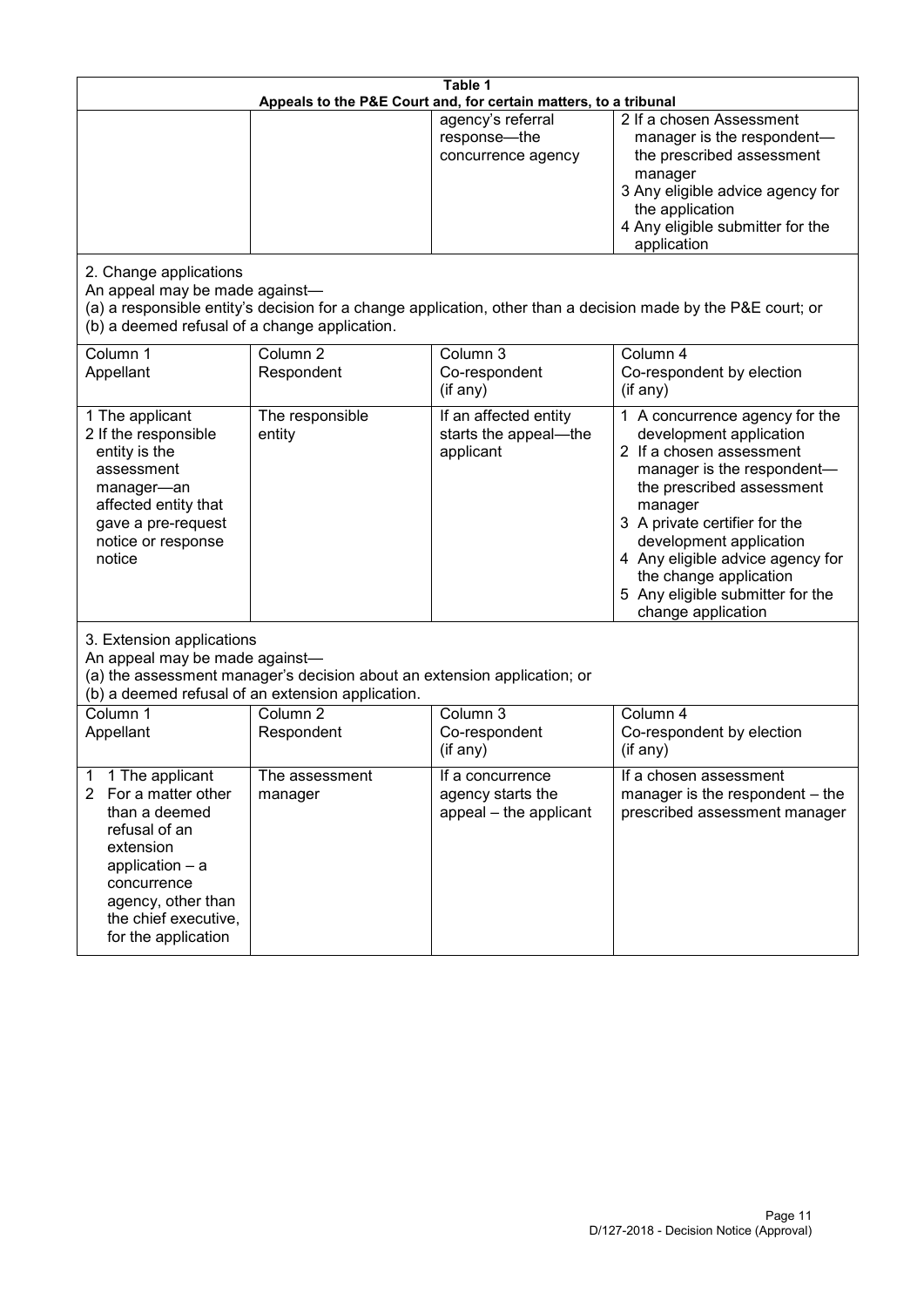#### **Table 1 Appeals to the P&E Court and, for certain matters, to a tribunal**

4. Infrastructure charges notices

- An appeal may be made against an infrastructure charges notice on 1 or more of the following grounds
- a) The notice involved an error relating to
	- (i) The application of the relevant adopted charge; or
- Examples of errors in applying an adopted charge
	- The incorrect application of gross floor area for a non-residential development
	- Applying an incorrect 'use category', under a regulation, to the development
	- (i) The working out of extra demands, for section 120; or
	- (ii) An offset or refund; or
- b) The was no decision about an offset or refund; or
- c) If the infrastructure charges notice states a refund will be given the timing for giving the refund; or
- d) The amount of the charge is so unreasonable that no reasonable relevant local government could have
- imposed the amount.

| Column 1                                                 | Column 2                                                                  | Column 3      | Column 4                  |
|----------------------------------------------------------|---------------------------------------------------------------------------|---------------|---------------------------|
| Appellant                                                | Respondent                                                                | Co-respondent | Co-respondent by election |
|                                                          |                                                                           | (if any)      | (if any)                  |
| The person given the<br>Infrastructure charges<br>notice | The local government<br>that gave the<br>infrastructure charges<br>notice |               | -                         |

5. Conversion applications

An appeal may be made against—

(a) the refusal of a conversion application; or

(b) a deemed refusal of a conversion application.

| Column 1<br>Appellant | Column 2<br>Respondent                                                  | Column 3<br>Co-respondent | Column 4<br>Co-respondent by election |
|-----------------------|-------------------------------------------------------------------------|---------------------------|---------------------------------------|
|                       |                                                                         | $($ if any $)$            | $(if$ any)                            |
| The applicant         | The local government<br>to which the conversion<br>application was made |                           |                                       |

6. Enforcement notices

An appeal may be made against the decision to give an enforcement notice.

| Column 1                                   | Column 2                     | Column 3      | Column 4                                                                                                                                                                   |
|--------------------------------------------|------------------------------|---------------|----------------------------------------------------------------------------------------------------------------------------------------------------------------------------|
| Appellant                                  | Respondent                   | Co-respondent | Co-respondent by election                                                                                                                                                  |
|                                            |                              | (if any)      | (if any)                                                                                                                                                                   |
| The person given the<br>enforcement notice | The enforcement<br>authority |               | If the enforcement authority is<br>not the local government for<br>the premises in relation to which<br>the offence is alleged to have<br>happened-the local<br>government |

#### **Table 2 Appeals to the P&E Court only**

1. Appeals from tribunal

An appeal may be made against a decision of a tribunal, other than a decision under

section 252, on the ground of—

(a) an error or mistake in law on the part of the tribunal; or

(b) jurisdictional error.

| Column 1<br>Appellant                             | Column 2<br>Respondent                                    | Column 3<br>Co-respondent<br>$($ if any $)$ | Column 4<br>Co-respondent by election<br>$($ if any $)$ |
|---------------------------------------------------|-----------------------------------------------------------|---------------------------------------------|---------------------------------------------------------|
| A party to the<br>proceedings for the<br>decision | The other party to the<br>proceedings for the<br>decision | -                                           |                                                         |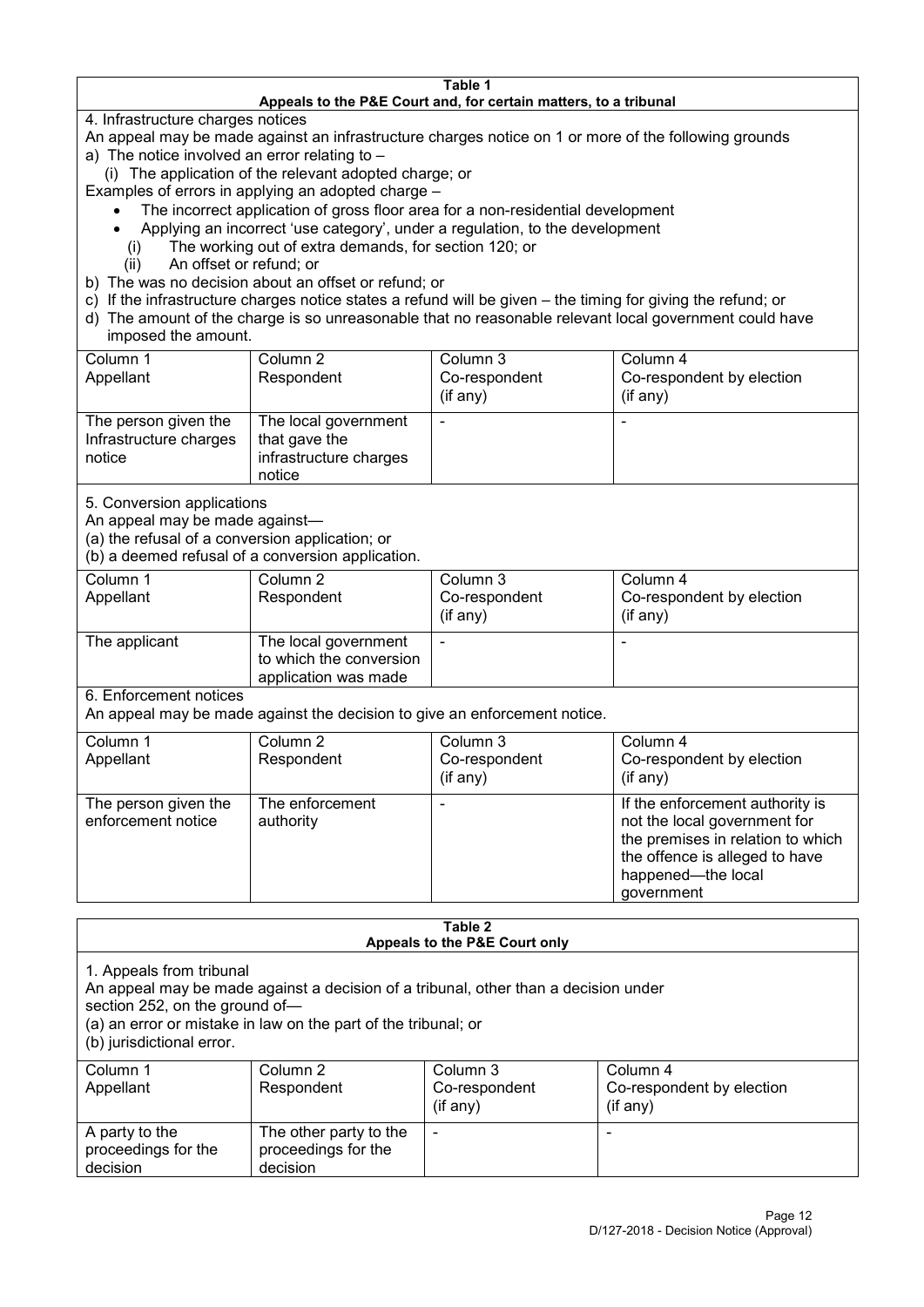#### **Table 2 Appeals to the P&E Court only**

2. Eligible submitter appeals

An appeal may be made against the decision to give a development approval, or an approval for a change application, to the extent that the decision relates to—

(a) any part of the development application for the development approval that required impact assessment; or (b) a variation request.

| Column 1<br>Appellant                                                                                                                                                                                                                                                                                                                                                                  | Column 2<br>Respondent                                                                                                     | Column 3<br>Co-respondent<br>$($ if any $)$                                                                             | Column 4<br>Co-respondent by election<br>(if any)    |  |
|----------------------------------------------------------------------------------------------------------------------------------------------------------------------------------------------------------------------------------------------------------------------------------------------------------------------------------------------------------------------------------------|----------------------------------------------------------------------------------------------------------------------------|-------------------------------------------------------------------------------------------------------------------------|------------------------------------------------------|--|
| 1 For a development<br>application-an<br>eligible submitter for<br>the development<br>application<br>2 For a change<br>application-an<br>eligible submitter for<br>the change<br>application                                                                                                                                                                                           | 1 For a development<br>application-the<br>assessment<br>manager<br>2 For a change<br>application-the<br>responsible entity | 1 The applicant<br>2 If the appeal is<br>about a concurrence<br>agency's referral<br>response-the<br>concurrence agency | Another eligible<br>submitter for the<br>application |  |
| 3. Eligible submitter and eligible advice agency appeals<br>An appeal may be made against a provision of a development approval, or failure to<br>include a provision in the development approval, to the extent the matter relates to-<br>(a) any part of the development application or the change application, for the development approval, that<br>required impact assessment; or |                                                                                                                            |                                                                                                                         |                                                      |  |

(b) a variation request.

| Column 1                                                                                                                                                                                                                                                                                      | Column 2                                                                                                                   | Column 3                                                                                                                | Column 4                                          |
|-----------------------------------------------------------------------------------------------------------------------------------------------------------------------------------------------------------------------------------------------------------------------------------------------|----------------------------------------------------------------------------------------------------------------------------|-------------------------------------------------------------------------------------------------------------------------|---------------------------------------------------|
| Appellant                                                                                                                                                                                                                                                                                     | Respondent                                                                                                                 | Co-respondent                                                                                                           | Co-respondent by election                         |
|                                                                                                                                                                                                                                                                                               |                                                                                                                            | $($ if any $)$                                                                                                          | (if any)                                          |
| 1 For a development<br>application-an<br>eligible submitter for<br>the development<br>application<br>2 For a change<br>application-an<br>eligible submitter for<br>the change<br>application<br>3 An eligible advice<br>agency for the<br>development<br>application or<br>change application | 1 For a development<br>application-the<br>assessment<br>manager<br>2 For a change<br>application-the<br>responsible entity | 1 The applicant<br>2 If the appeal is<br>about a concurrence<br>agency's referral<br>response-the<br>concurrence agency | Another eligible submitter for the<br>application |
| 4. Compensation claims<br>An appeal may be made against-<br>(a) a decision under section 32 about a compensation claim; or<br>(b) a decision under section 265 about a claim for compensation; or<br>(c) a deemed refusal of a claim under paragraph (a) or (b).                              |                                                                                                                            |                                                                                                                         |                                                   |
| Column 1                                                                                                                                                                                                                                                                                      | Column <sub>2</sub>                                                                                                        | Column 3                                                                                                                | Column 4                                          |
| Appellant                                                                                                                                                                                                                                                                                     | Respondent                                                                                                                 | Co-respondent<br>(if any)                                                                                               | Co-respondent by election<br>(if any)             |
| A person dissatisfied                                                                                                                                                                                                                                                                         | The local                                                                                                                  |                                                                                                                         |                                                   |
| with the decision                                                                                                                                                                                                                                                                             | government to which                                                                                                        |                                                                                                                         |                                                   |
|                                                                                                                                                                                                                                                                                               | the claim was made                                                                                                         |                                                                                                                         |                                                   |

5. Registered premises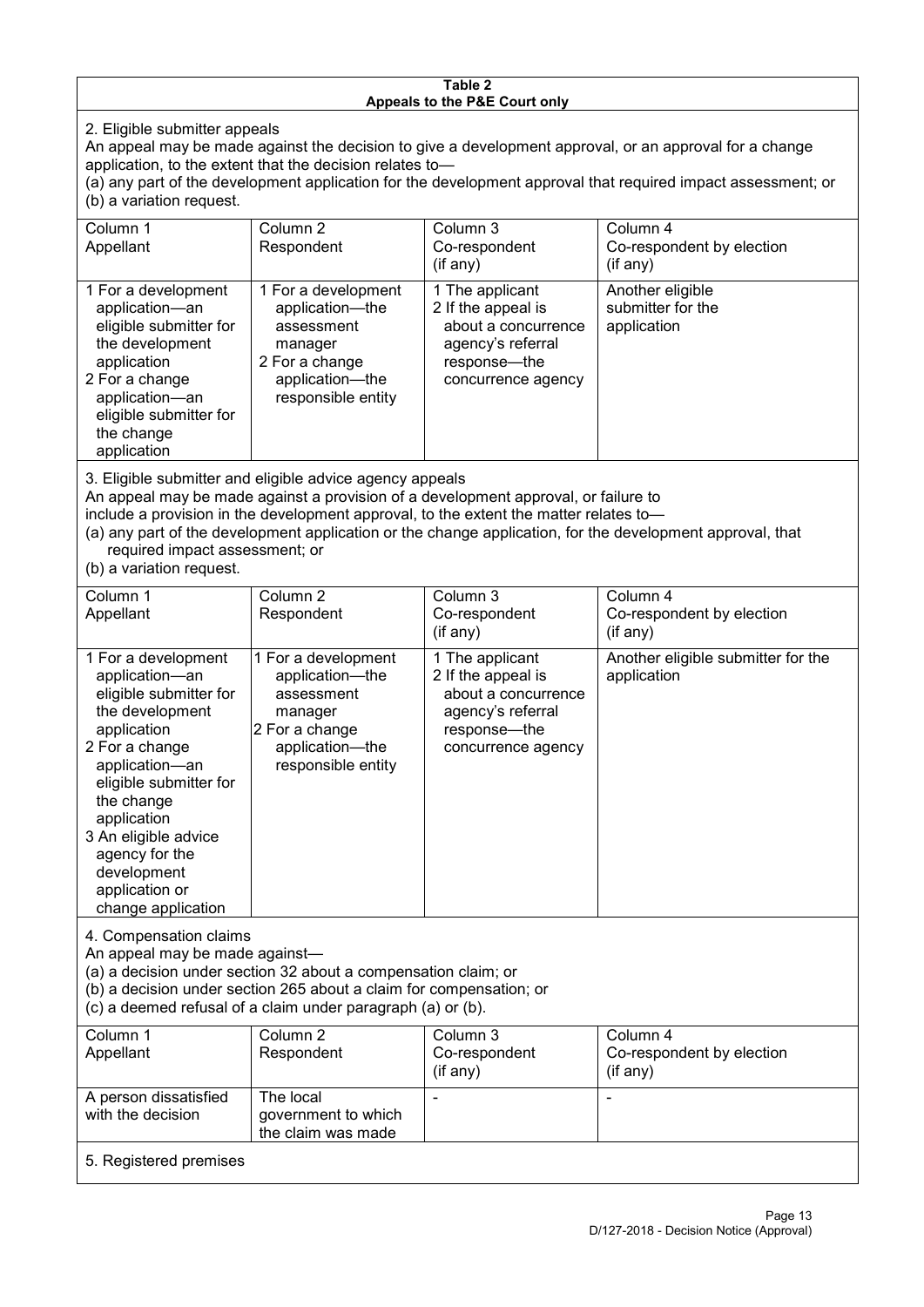| Table 2<br>Appeals to the P&E Court only                                                                                                                                                                                                                                                             |                                                                                                                                                                                                                                                                                  |                                         |                                                                                                                                                                             |  |  |
|------------------------------------------------------------------------------------------------------------------------------------------------------------------------------------------------------------------------------------------------------------------------------------------------------|----------------------------------------------------------------------------------------------------------------------------------------------------------------------------------------------------------------------------------------------------------------------------------|-----------------------------------------|-----------------------------------------------------------------------------------------------------------------------------------------------------------------------------|--|--|
| An appeal may be made against a decision of the Minister under chapter 7, part 4.                                                                                                                                                                                                                    |                                                                                                                                                                                                                                                                                  |                                         |                                                                                                                                                                             |  |  |
| Column 1<br>Appellant                                                                                                                                                                                                                                                                                | Column <sub>2</sub><br>Respondent                                                                                                                                                                                                                                                | Column 3<br>Co-respondent<br>(if any)   | Column 4<br>Co-respondent by election<br>(if any)                                                                                                                           |  |  |
| 1 A person given a<br>decision notice about<br>the decision<br>2 If the decision is to<br>register premises or<br>renew the<br>registration of<br>premises-an owner<br>or occupier of<br>premises in the<br>affected area for the<br>registered premises<br>who is dissatisfied<br>with the decision | The Minister                                                                                                                                                                                                                                                                     |                                         | If an owner or occupier starts the<br>appeal – the owner of the<br>registered premises                                                                                      |  |  |
| 6. Local laws<br>development; or                                                                                                                                                                                                                                                                     | An appeal may be made against a decision of a local government, or conditions applied,<br>under a local law about-<br>(a) the use of premises, other than a use that is the natural and ordinary consequence of prohibited<br>(b) the erection of a building or other structure. |                                         |                                                                                                                                                                             |  |  |
| Column 1<br>Appellant                                                                                                                                                                                                                                                                                | Column <sub>2</sub><br>Respondent                                                                                                                                                                                                                                                | Column 3<br>Co-respondent<br>(if any)   | Column 4<br>Co-respondent by election<br>(if any)                                                                                                                           |  |  |
| A person who-<br>(a) applied for the<br>decision; and<br>(b) is dissatisfied with<br>the decision or<br>conditions.                                                                                                                                                                                  | The local government                                                                                                                                                                                                                                                             |                                         | L,                                                                                                                                                                          |  |  |
|                                                                                                                                                                                                                                                                                                      |                                                                                                                                                                                                                                                                                  | Table 3<br>Appeals to the tribunal only |                                                                                                                                                                             |  |  |
| 1. Building advisory agency appeals<br>An appeal may be made against giving a development approval for building work to the extent the building<br>work required code assessment against the building assessment provisions.                                                                         |                                                                                                                                                                                                                                                                                  |                                         |                                                                                                                                                                             |  |  |
| Column 1<br>Appellant                                                                                                                                                                                                                                                                                | Column <sub>2</sub><br>Respondent                                                                                                                                                                                                                                                | Column 3<br>Co-respondent<br>(if any)   | Column 4<br>Co-respondent by election<br>(if any)                                                                                                                           |  |  |
| A building advisory<br>agency for the<br>development application<br>related to the approval                                                                                                                                                                                                          | The assessment<br>manager                                                                                                                                                                                                                                                        | The applicant                           | 1 A concurrence agency for the<br>development application<br>related to the approval<br>2 A private certifier for the<br>development application<br>related to the approval |  |  |
| 3. Certain decisions under the Building Act and the Plumbing and Drainage Act<br>An appeal may be made against a decision under-<br>(a) the Building Act, other than a decision made by the Queensland Building and Construction Commission; or<br>(b) the Plumbing and Drainage Act, part 4 or 5.   |                                                                                                                                                                                                                                                                                  |                                         |                                                                                                                                                                             |  |  |
| Column 1<br>Appellant                                                                                                                                                                                                                                                                                | Column <sub>2</sub><br>Respondent                                                                                                                                                                                                                                                | Column 3<br>Co-respondent<br>(if any)   | Column 4<br>Co-respondent by election<br>(if any)                                                                                                                           |  |  |